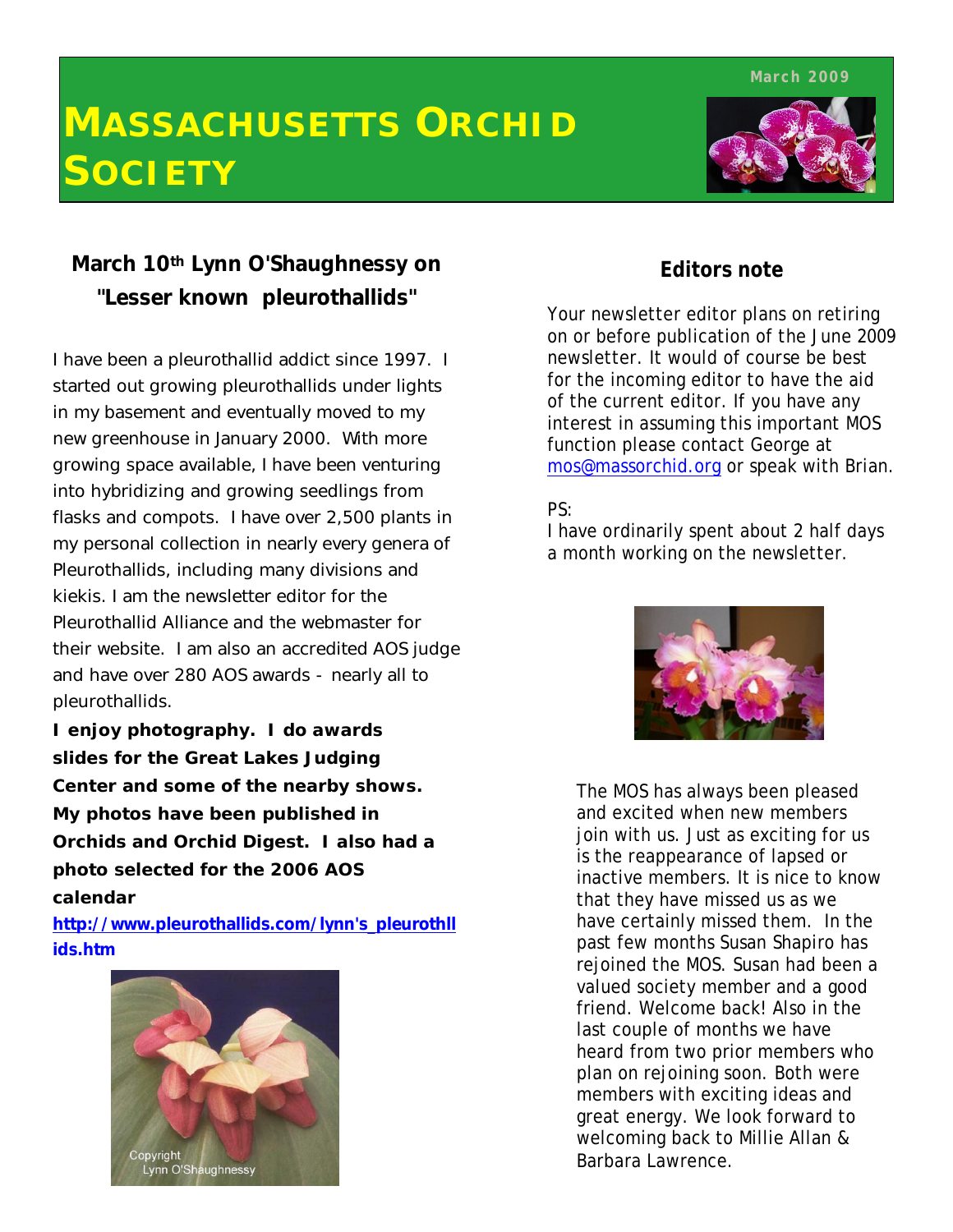#### **The Word for February – COLD**

Ron McHatton - AOS Director of Education

Unless you are fortunate enough to live in the perpetual springtime of Hawaii, February is one of those months you have to be on your guard for cold. Our members in the northern parts of the country are well aware of how cold it can be, especially this year, but the problem isn't confined to our northern states and not just a matter of air temperature. During the winter months, growers in the deep south may be exposed to rapidly fluctuating temperatures; 80 F today and 35 F tomorrow night and along with those cold snaps come often powerful, dehydrating winds. Those who grow outside should always be mindful that sometimes only a degree or two (or an hour or two) stands between tolerating a cold snap and total disaster. It's always best to err on the conservative side, especially if your plants are wet when the cold arrives. Dry plants usually survive extremely low temperatures better than wet plants.

Those of you who grow your plants in bay windows or greenhouse windows should be aware of how cold it can become in those spaces. I once knew a grower in upstate New York who grew her plants on the floor of a bay window and, one particularly cold winter lost them when the pots froze because of poor insulation in the window floor. The plants looked okay for a few days and then died from the pot up. Along similar lines, think twice about drawing a curtain across the window to help keep the rest of the house warm at night. Doing so traps a layer of air between the curtain and the glass windows that can become dangerously cold as heat is lost through the window panes.

Even if you grow your plants in a greenhouse, you should be aware that the temperature of a wet pot can be significantly lower than the greenhouse air temperature especially if the humidity in the greenhouse is low or the heat source has a drying effect such as heated forced air. This is because the wet pots act as miniature humidifiers evaporating moisture into the dry air. Evaporation reduces the temperature just like perspiring helps make us feel cooler.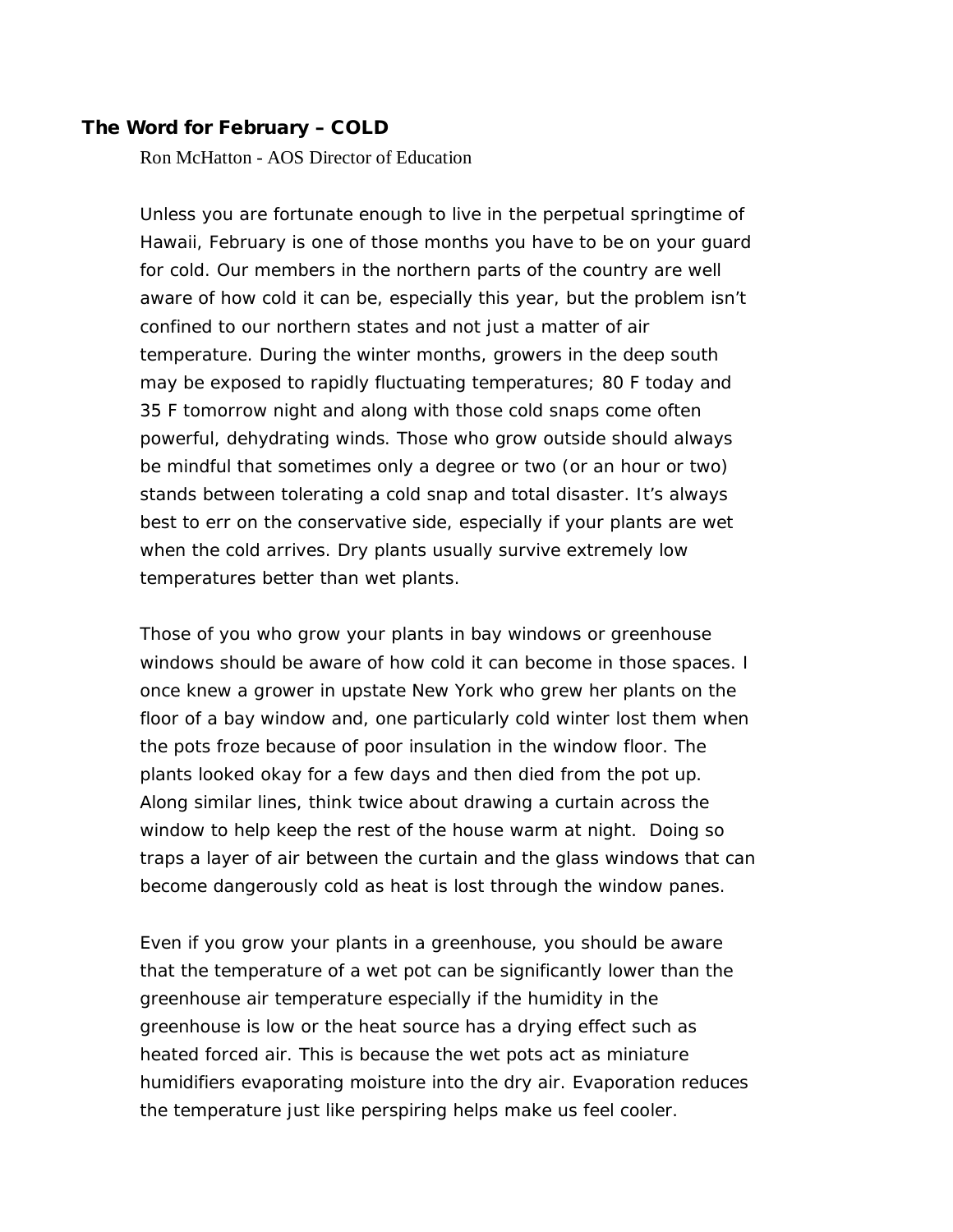Under certain circumstances, the temperature difference can exceed 10 F. Cold roots can be extremely damaging to warm-growing orchids and if you are lowering your thermostats to save fuel, watch these plants carefully.

This brings me to warm or tepid water. Even if you live in an area where you are fortunate enough to be able to grow your plants outside year round be mindful that the temperature of the water you use can become an issue this time of the year. Cold water can be as damaging to the roots of our plants as cold air can be to foliage. How can you easily tell if your water gets too cold – put your hand in it? It's often said that if you are comfortable your plants will also be comfortable and that's true of water as well. If you can't comfortably hold your hand for an extended period of time in your water supply it's too cold.

#### **Moth Orchids – Winter's Jewels**



*Doritaenopsis* Chain Xen Pearl 'Penny', AM/AOS (Ching Hua Spring x Nobby's Pink Lady) Photographer: Tek H. Hia Grower: A & P Orchids, Swansea, MA

Winter is in full swing this month and so is the moth orchid (*Phalaenopsis* and *Doritaenopsis*) flowering season. These brightly colored, easily grown beauties help to take some of the edge off the gloomy winter season. Years ago when I first started growing orchids, Phalaenopsis were sort of like Henry Ford's early cars. You could have any color you wanted as long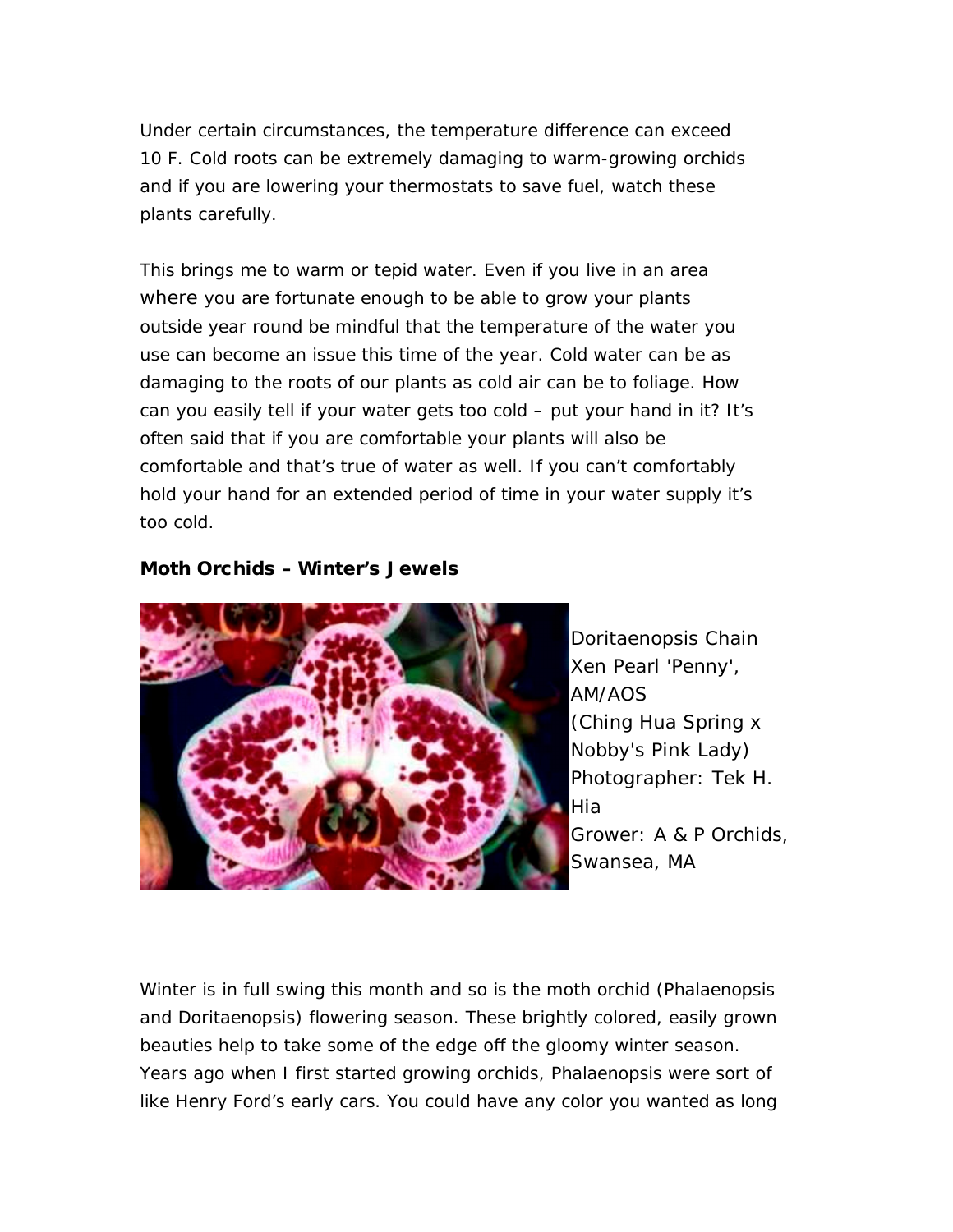as it was pink or white (black in the case of the Ford Model A). Today, phalaenopsis hybrids are available in virtually every color of the rainbow, including blue and green and every combination of spots and stripes you can imagine.

#### Click Here to read more



#### Masdevallia floribunda

#### **Orchid Basics: The How and Why of Water**

More orchids are killed by incorrect watering than by any other reason. There are two separate components to proper watering; when and how.

Click here to read more

**Winter-Flowering Collector's Items** *Caularthron bicornutum Rhynchostylis gigantea*

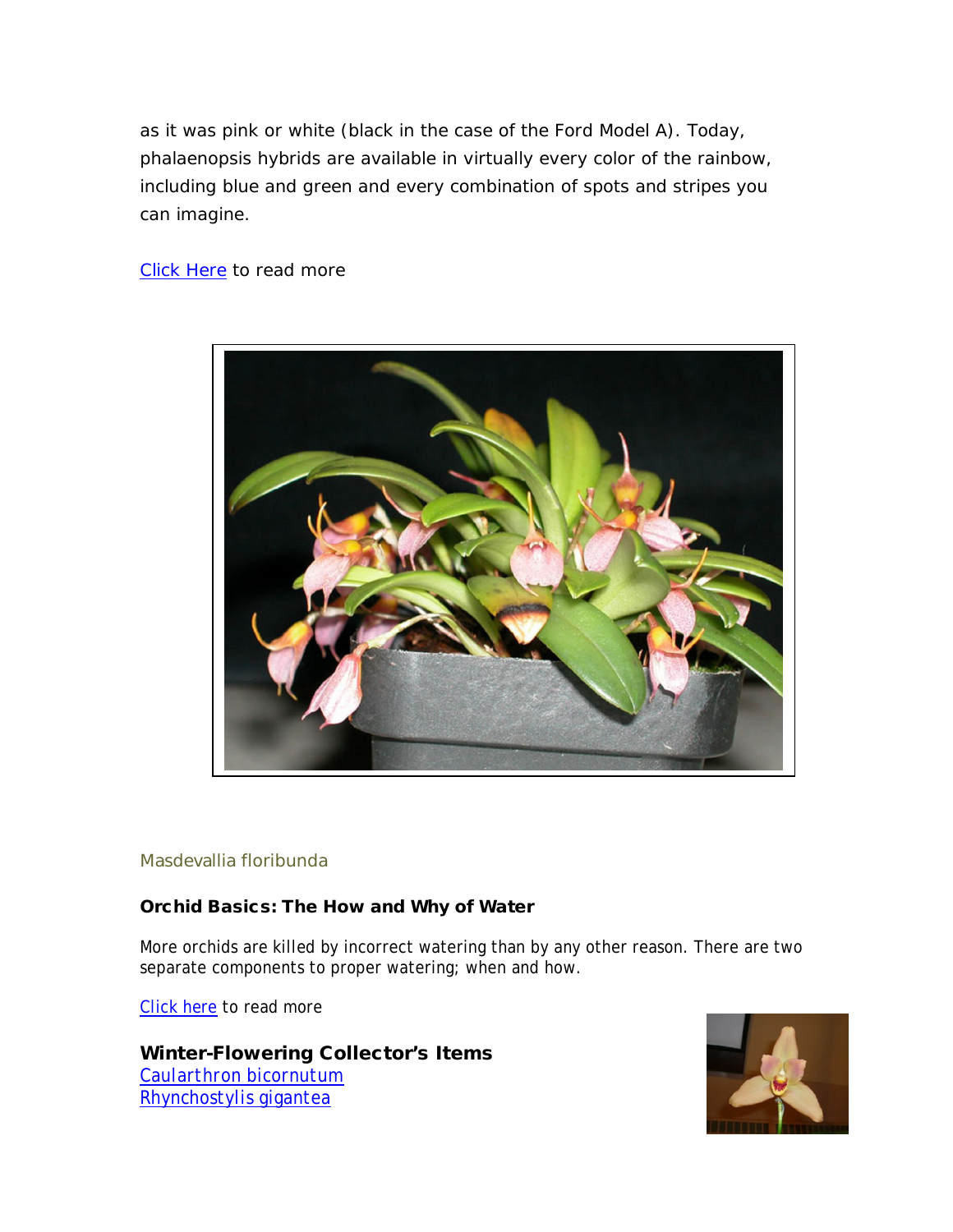## THE VANDACEOUS TRIBE from Juno Beach Orchids

The Vandaceous tribe includes Aerides, Ascocentrum, Neofinetia, Rhynchostylis, Vanda, etc., and their intergeneric hybrids [Aranda, Ascf, Ascda, Kag, etc.]. Diversity here, too ... Although distant cousins to the Phals, and originating in the same climates, they grow quite differently: Light

These are our sun-lovers, but in varying degrees. The terete vandas [leaves are thin and round, like knitting needles] will enjoy full sun, and the semi-teretes can be acclimated to it. The strap-leaf types generally want 30-40% shade. Rhynchostylis and some of the miniatures want even a bit more shade than that.

#### **Water**

In high humidity, and especially in areas which, like ours, experience heavy rainy seasons, most vandaceous plants are best grown without potting media and watered daily in hot weather, every other day when it's cooler. Rhynchostylis gigantea is our major exception; we find this one does better with some potting mix, to keep it a little moister between waterings. The roots are actually "color-coded" -- they are white, or nearly so, when dry; they turn green when thoroughly saturated. Immediately after watering, they should be green; if they're not, you need to run more water each time.

#### **Fertilizer**

When watering every day, feed once a week; when watering every other day, feed once every two weeks.

#### **Temperature**

The majority of vandaceous plants like to be warm --55F is a good minimum. While some will tolerate cooler temperature, it tends to accelerate the loss of lower leaves, leaving unattractive bare stem, and we haven't yet found any that particularly want any winter chill. Many seem to actually enjoy our very hot summers; some will "stress out" in prolonged periods above 95F. A second watering each day during the hottest parts of summer ameliorates this stress [and won't hurt the others].